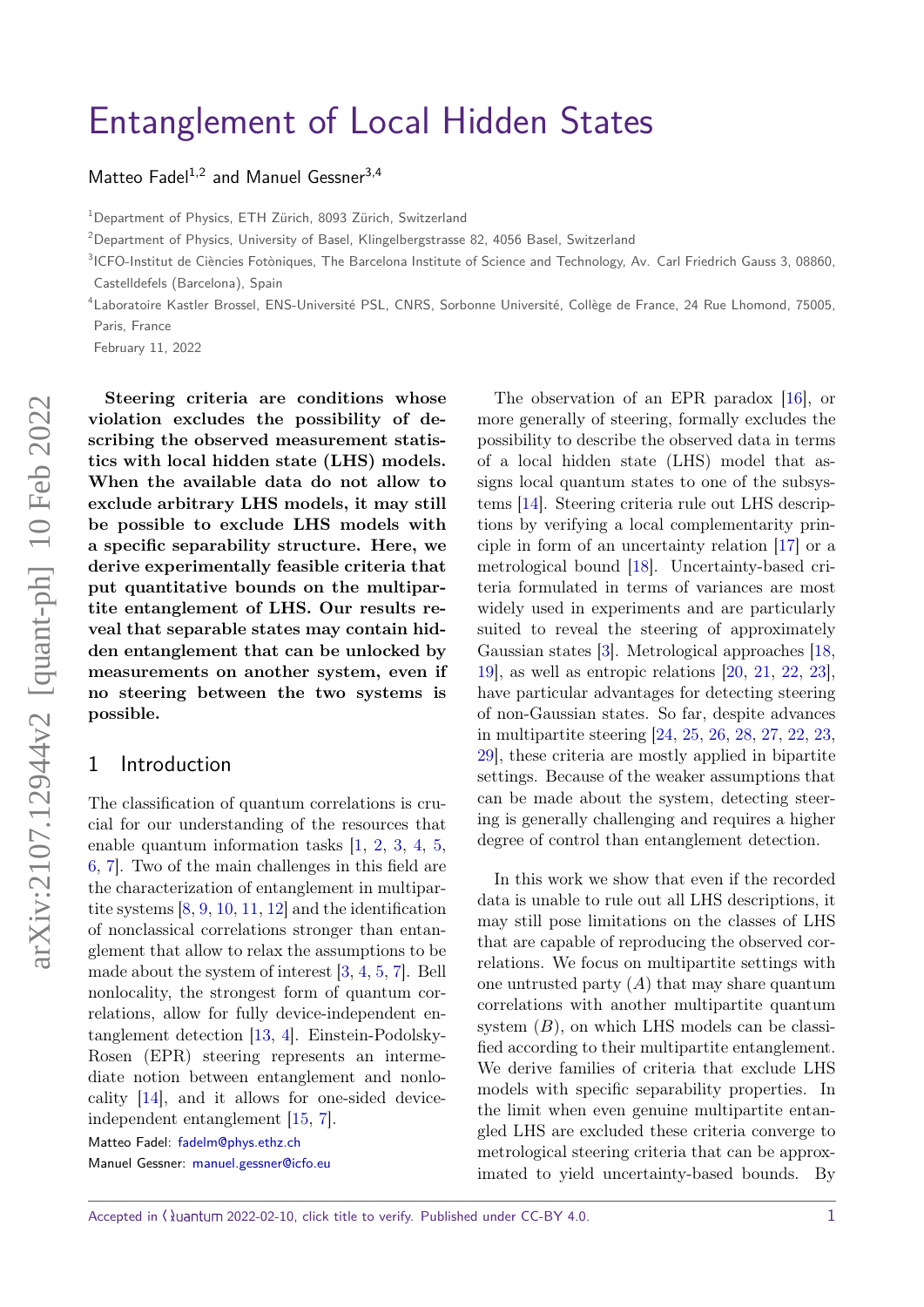resolving the substructure of LHS models our results provide further insight into the manifestations of nonclassical correlations in multipartite systems. For instance, we show that if a LHS model for *B* exists, this model cannot always be constructed from separable LHS, even if *B* is separable. This implies that quantum information processing assisted by measurements on *A* can unlock hidden entanglement of *B* even in the absence of steering. Our criteria can be tested with state-of-the-art experimental setups and provide quantitative bounds on the multipartite entanglement of LHS models.

## 2 Separable LHS models

We consider a multipartite setting with one untrusted party *A* (Alice), and a multipartite quantum system *B* (Bob). The joint measurement statistics can be modeled in terms of the assemblage  $\mathcal{A}(a, X) = p(a|X)\rho_{a|X}^B$ , where *a* is the result of measuring *X* on *A*, and  $\rho_{a|X}^B$  are conditional quantum states for *B* [\[5\]](#page-5-4). EPR steering from *A* to *B* is observed as an assemblage which fails a description in terms of a LHS model [\[14\]](#page-6-7) of the form  $\mathcal{A}(a, X) = \sum_{\lambda} p(\lambda) p(a|X, \lambda) \sigma_{\lambda}^{B}$ , where  $p(\lambda)$  is a probability distribution for a local hidden variable  $\lambda$  that determines both Alice's local probability distribution  $p(a|X, \lambda)$  and Bob's LHS *σ B λ* .

We define separable LHS models as assemblages whose LHS are subject to additional separability constraints. We first focus on separability in a specific multipartition, and then discuss bounds that exclude the convex hull of families of partitions. Let  $\Lambda = {\mathcal{B}_1, \ldots, \mathcal{B}_{|\Lambda|}}$  be a partition of *B* into  $|\Lambda|$  subsets  $\mathcal{B}_k$ , each containing  $|\mathcal{B}_k|$ parties such that  $\sum_{k=1}^{\lvert \Lambda \rvert} |\mathcal{B}_k| = N$ . A state  $\sigma_{\Lambda-\text{sep}}$ is separable in the partition  $\Lambda$  if there exist local quantum states  $\sigma_{\gamma}^{\mathcal{B}_k}$  and a probability distribution  $p(\gamma)$  such that  $\sigma_{\Lambda-\rm sep} = \sum_{\gamma} p(\gamma) \sigma_{\gamma}^{\mathcal{B}_1} \otimes \cdots \otimes$  $\sigma_{\gamma}^{\mathcal{B}_{|\Lambda|}}$ . Accordingly, a Λ-separable LHS model is described by a LHS model where all LHS  $\sigma_{\lambda}^{B}$  are chosen Λ-separable.

## 3 Metrological detection of inseparable LHS

In order to witness the separability structure of LHS models, we derive bounds on the av-

erage metrological sensitivity of Bob. To this end, we consider measurements of a phase shift  $\theta$  generated by the Hamiltonian  $H = \sum_{i=1}^{N} H_i$ , where each  $H_i$  acts locally on Bob's subsystem  $B_i$ . Without information from Alice, Bob's system is described by the reduced density matrix  $\rho^B = \sum_a p(a|X) \rho_{a|X}^B$ . By choosing an optimal measurement observable, he is able to extract the full metrological sensitivity of the state  $\rho^B$ , which is described by the quantum Fisher information (QFI)  $F_Q[\rho^B, H]$  [\[30,](#page-6-23) [31,](#page-6-24) [32,](#page-6-25) [33\]](#page-7-0). An upper bound for this sensitivity is given by  $F_Q[\rho^B, H] \leq 4 \text{Var}[\rho^B, H]$ , which describes a complementarity between Bob's phase sensitivity and the fluctuations for measurements of the generator *H* [\[18\]](#page-6-11).

Assume now that Alice performs a measurement *X* and obtains the result *a*. This will project Bob's system into the conditional state  $\rho_{a|X}^B$ . If the information  $(a, X)$  is provided to Bob, he can adapt the choice of his measurement observable such that it optimally extracts the sensitivity of the conditional state, leading to the sensitivity  $F_Q[\rho_{a|X}^B, H]$ . Since Alice's results occur randomly, Bob's average sensitivity is given, after an optimization over Alice's setting *X*, by the quantum conditional Fisher information (QCFI) [\[18\]](#page-6-11)

<span id="page-1-1"></span>
$$
F_Q^{B|A}[\mathcal{A}, H] := \max_{X} \sum_{a} p(a|X) F_Q[\rho_{a|X}^B, H]. \tag{1}
$$

Similarly, using another measurement setting, Alice may remotely prepare conditional states for Bob that have small variances for measurements of the generator *H* and yield the quantum conditional variance (QCV) [\[3,](#page-5-2) [18\]](#page-6-11)

$$
\text{Var}_Q^{B|A}[\mathcal{A}, H] := \min_X \sum_a p(a|X) \text{Var}[\rho_{a|X}^B, H].
$$
\n(2)

Let us now assume that the correlations in the multipartite system can be described by a separable LHS model. One of our main results is the upper bound on the QCV for Λ-separable LHS models (see the Supplemental Material [\[34\]](#page-7-1) for details)

<span id="page-1-0"></span>
$$
F_Q^{B_1...B_N|A}[\mathcal{A},H] \le 4 \sum_{k=1}^{\lvert \Lambda \rvert} \text{Var}_Q^{\mathcal{B}_k|A}[\mathcal{A},H^{\mathcal{B}_k}]. \quad (3)
$$

Here,  $\text{Var}_{Q}^{\mathcal{B}_{k}}[A_{\cdot}H^{\mathcal{B}_{k}}]$  describes the QCV for subsystem  $\mathcal{B}_k$ . A violation of condition [\(3\)](#page-1-0) hence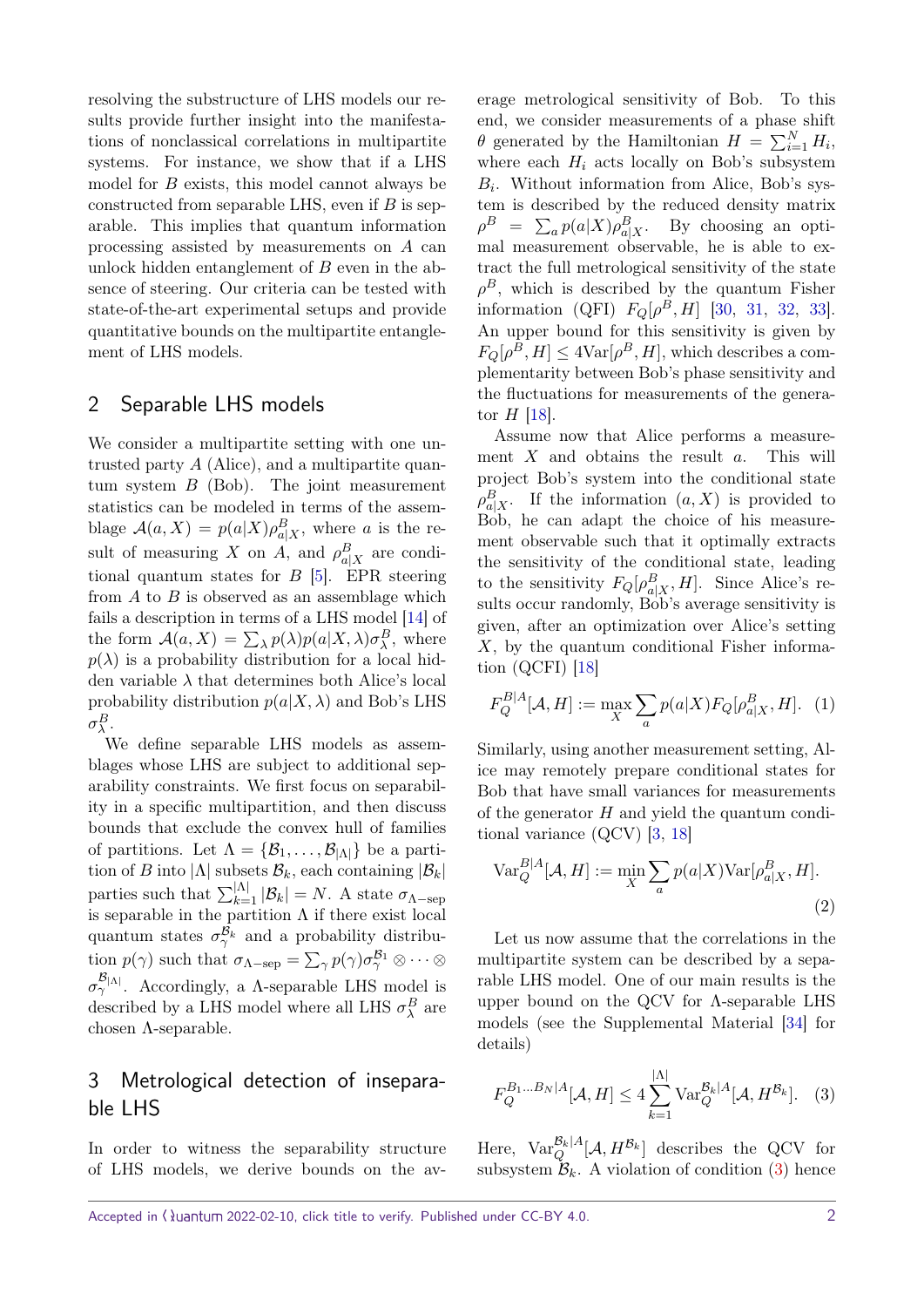implies that the observed sensitivity and fluctuations cannot be described in terms of a Λseparable LHS model, either because steering from *A* to *B* is possible, or because only entangled LHS models are able to account for the correlations.

# 4 Relation with metrological steering and entanglement criteria

The existence of a separable LHS model implies (i) that no steering from Alice to Bob is possible and (ii) that Bob's system is separable. It is interesting to observe how independent criteria for (i) and (ii) can be derived from [\(3\)](#page-1-0). First, note that dropping all assumptions about Bob's separability properties corresponds to allowing for  $\Lambda$ -separable models where  $\Lambda = \{B_1 \dots B_N\}$  is the trivial partition with only a single system that contains all of Bob's subsystems. In this case, Eq. [\(3\)](#page-1-0) reduces to the metrological steering  $\text{bound} \ \ F_Q^{B_1...B_N|A}[\mathcal{A},H] \ \leq \ 4\text{Var}_Q^{B_1...B_N|A}[\mathcal{A},H]$ which indeed holds for arbitrary LHS models [\[18\]](#page-6-11).

Second, we show that [\(3\)](#page-1-0) implies a known condition for Λ-separability of Bob. To this end, we note that convexity of the QFI and concavity of the variance imply that assisted measurements always perform on average at least as good as local measurements without assistance [\[18\]](#page-6-11). More precisely, we obtain  $F_Q^{B|A}[\mathcal{A}, H] \geq F_Q[\rho^B, H]$  and  $\text{Var}_{Q}^{\mathcal{B}_{k}[A}[\mathcal{A},H^{\mathcal{B}_{k}}] \leq \text{Var}[\rho^{\mathcal{B}_{k}},H^{\mathcal{B}_{k}}],$  where  $\rho^{\mathcal{B}_{k}}$  is the reduced density matrix of subsystem  $\mathcal{B}_k$ . In-serting these bounds into [\(3\)](#page-1-0) yields  $F_Q[\rho^B, H] \leq$  $4\sum_{k=1}^{\vert\Lambda\vert} \text{Var}[\rho^{\mathcal{B}_k}, H^{\mathcal{B}_k}],$  a necessary condition for the Λ-separability of Bob [\[35\]](#page-7-2). This also implies that finding a separable LHS model is impossible if Bob's reduced state is already entangled.

# 5 Separable states with inseparable LHS models

One may wonder whether these conclusions also hold in the reverse direction, *i.e.* whether a separable LHS model can be constructed in the absence of steering if additionally Bob's system is separable. However, a simple counter-example illustrates that even the combination of both conditions does not imply the existence of a separable LHS model. Let  $|\uparrow\rangle$  ( $|\downarrow\rangle$ ) be the eigenstate of

the  $\sigma_z$  operator with eigenvalue +1 (-1), and let  $|\Phi_{\pm}\rangle_B = (|\downarrow\downarrow\rangle_B \pm |\uparrow\uparrow\rangle_B)/\sqrt{2}$  denote Bell states for system  $B = B_1 B_2$ . Consider the state  $\rho^{AB} =$ 1  $\frac{1}{2}(|\uparrow\rangle\langle\uparrow|_A\otimes|\Phi_+\rangle\langle\Phi_+|_B+|\downarrow\rangle\langle\downarrow|_A\otimes|\Phi_-\rangle\langle\Phi_-|_B).$ Clearly, a LHS for *B* exists and Bob's reduced state  $\rho^B = \frac{1}{2}$  $\frac{1}{2}$  ( $\ket{\downarrow \downarrow}\bra{\downarrow \downarrow}$   $\ket{+}$   $\uparrow \uparrow \rangle$   $\langle \uparrow \uparrow |$ ) is separable. Note that every bipartite separable state can be interpreted as a mixture of entangled states [\[36,](#page-7-3) [37\]](#page-7-4).

To test the separability of all possible LHS models that describe the correlations of this state, we make use of the condition [\(3\)](#page-1-0) for the bipartition  $\Lambda = \{B_1, B_2\}$  and the collective spin Hamiltonian  $H = J_z = (\sigma_z^{B_1} + \sigma_z^{B_2})/2$ . To determine the left-hand side, we consider measurements of Alice of  $X = \sigma_z$ , which leads to the lower bound  $F_Q^{B|A}[\mathcal{A}, J_z] \geq (F_Q[\Phi_+, J_z] + F_Q[\Phi_-, J_z])/2$  $4$  where  $\overrightarrow{A}$  describes the assemblage that is obtained from the bipartite state  $\rho^{AB}$ . This bound is tight because of the generally valid upper bound  $F_Q^{B|A}[\mathcal{A}, J_z] \leq 4 \text{Var}[\rho^B, J_z]$  [\[18\]](#page-6-11) with  $Var[\rho^B, J_z] = 1$ . It is easy to see that the measurement of any spin direction by Alice projects the two subsystems  $B_1$  and  $B_2$  into maximally mixed states and we obtain  $\text{Var}_{Q}^{B_i|A}[\mathcal{A}, \sigma_z^{B_i}/2] =$  $1/4$  for  $i = 1, 2$ .

The violation of the condition [\(3\)](#page-1-0) implies that a separable LHS model for the state  $\rho^{AB}$  does not exist, despite the existence of a general LHS model and the separability of Bob's reduced state. The entanglement of the LHS is generally not available to Bob, whose system appears separable under all measurements that are carried out locally. The fact that the LHS must be entangled now allows Alice to remotely prepare Bob's system in an entangled state, conditioned on the measurement result she observes. If this result is communicated to Bob, he can exploit the entanglement of his conditional state for the implementation of quantum information tasks.

## 6 Noisy GHZ state

To further illustrate these ideas, consider a system composed of  $N+1$  qubits, partitioned into a single control qubit (Alice) and the remaining *N* qubits on Bob's side. The system is prepared in a noisy Greenberger-Horne-Zeilinger (GHZ) state  $\rho^{AB} = p|\text{GHZ}_{\phi}^{N+1}\rangle\langle \text{GHZ}_{\phi}^{N+1}| + (1-p)1/2^{N+1},$  $\langle \text{with} | \text{GHZ}_{\phi}^{N+1} \rangle = (|\downarrow\rangle |\downarrow\rangle^{\otimes N} + e^{i\phi} |\uparrow\rangle |\uparrow\rangle^{\otimes N}) / \sqrt{2}$ 

Accepted in  $\lambda$ uantum 2022-02-10, click title to verify. Published under CC-BY 4.0. 3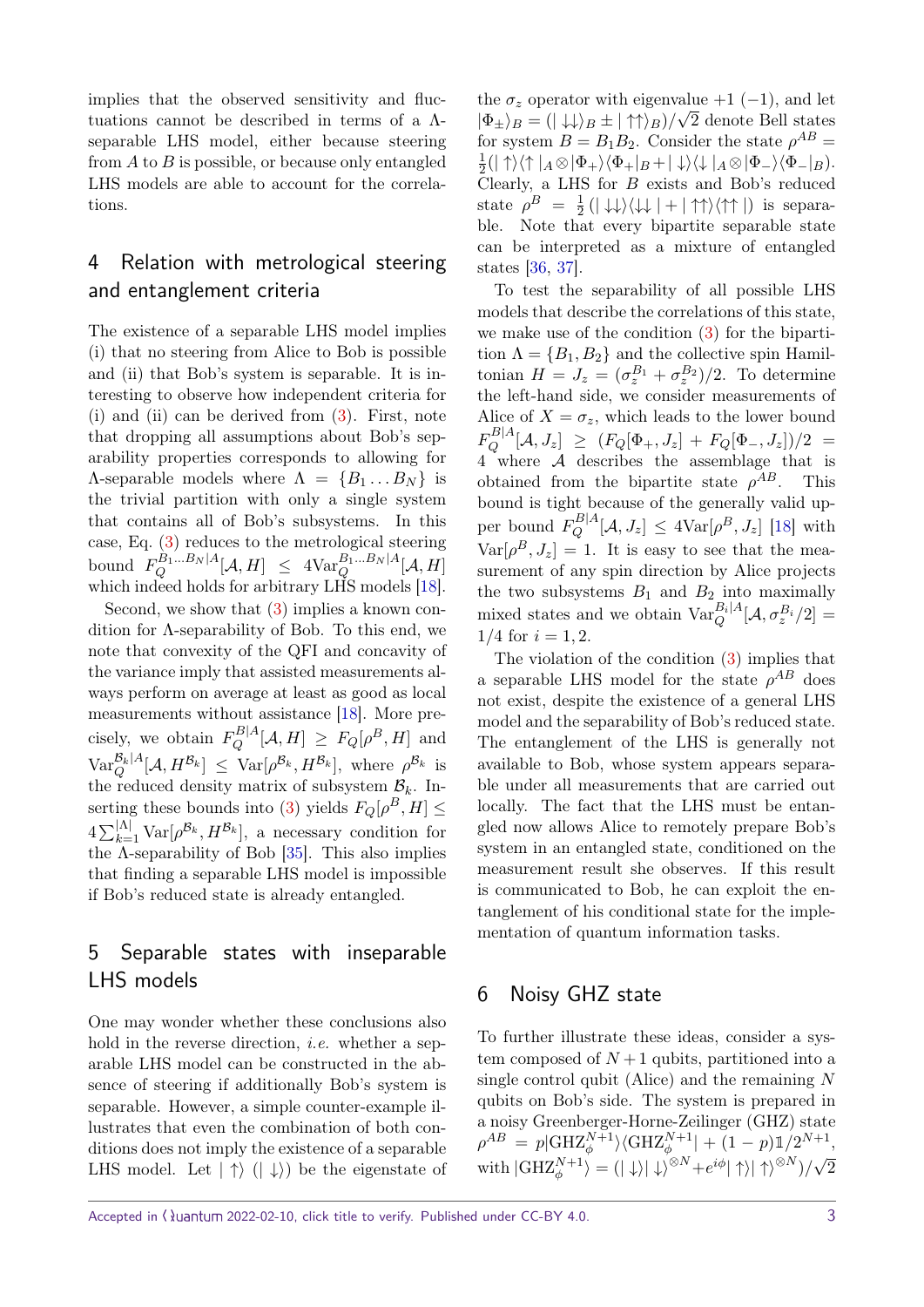<span id="page-3-0"></span>

Figure 1: **Inseparable LHS of noisy GHZ states.** For GHZ states mixed with white noise with probability 1 − *p*, Λ-separable LHS models are ruled out, according to [\(3\)](#page-1-0), when the QCFI (the black line represents a lower bound) surpasses the average QCV (colored lines represent upper bounds). Different partitions  $\Lambda$  that separate Bob's qubits into entangled groups of equal size  $N_k = N/k$  are illustrated by Young diagrams on the left, ranging from fully separable (blue) to genuine multipartite entangled (violet), the latter representing the steering bound. The right panel show state-independent bounds on the QCFI for (*w, h*)-separable LHS with different values of *w* (see text).

[\[38\]](#page-7-5). Note that Bob's subsystem is always separable, independently of  $p$ . For the assemblage  $A$ corresponding to the state  $\rho^{AB}$ , a lower bound to the QCFI is obtained by considering that Alice measures in the  $\sigma_z$ -basis and reads  $F_Q^{B|A}[\mathcal{A}, J_z] \geq$  $p^2 N^2 / [p + 2(1 - p)/2^N]$  [\[18\]](#page-6-11). From measurements in the  $\sigma_x$  basis, we obtain the upper bound on the QCV of one of Bob's subsystems as  $4\text{Var}_{Q}^{\mathcal{B}_{k}|A}[\mathcal{A}, J_{z}^{\mathcal{B}_{k}}] \leq (1-p)N_{k}(1+pN_{k}),$  where  $N_{k}$ is the number of qubits contained in  $\mathcal{B}_k$ . Considering partitions of Bob into *k* subsystems of equal size  $N_k = N/k$ , we obtain in the limit of large N the condition  $p \ge k/(N(k-1))$  for inseparability of the LHS, whereas steering is only detected for  $p \gtrsim 1/\sqrt{N}$  $p \gtrsim 1/\sqrt{N}$  $p \gtrsim 1/\sqrt{N}$ . In Fig. 1 we illustrate the LHS separability bounds for different subsystem sizes for a system of  $N = 16 + 1$  qubits.

## 7 Variance-based criteria

For practical implementations it is convenient to formulate witnesses involving low-order moments, in particular variances [\[39,](#page-7-6) [9,](#page-6-2) [3,](#page-5-2) [26,](#page-6-19) [6,](#page-5-5) [40\]](#page-7-7). Our metrological condition for separable LHS implies a weaker variance-based criterion that is close in spirit to Reid's seminal condition for arbitrary LHS models [\[17,](#page-6-10) [3\]](#page-5-2). The QCFI can be approximated from below in terms of first and second moments as  $\left| \langle [H, M] \rangle_{\rho^B} \right|$  $\int^2$  /Var $_Q^{B|A}$  [*A*, *M*]  $\leq$ 

 $F_Q^{B|A}[\mathcal{A}, H]$  [\[18\]](#page-6-11), where *M* is an arbitrary observable. This approximation converts the condition [\(3\)](#page-1-0) into the variance condition

<span id="page-3-1"></span>
$$
\left(\sum_{k=1}^{\vert\Lambda\vert} \text{Var}_{Q}^{\mathcal{B}_{k}\vert A}[\mathcal{A}, H^{\mathcal{B}_{k}}]\right) \text{Var}_{Q}^{B\vert A}[\mathcal{A}, M]
$$

$$
\geq \frac{\left|\langle[H, M]\rangle_{\rho^{B}}\right|^{2}}{4}.
$$
 (4)

In the special case of the trivial partition  $\Lambda =$  ${B_1 \dots B_N}$  we are effectively dropping all conditions on the LHS, and condition [\(4\)](#page-3-1) reduces to Reid's criterion [\[17,](#page-6-10) [3\]](#page-5-2) whose violation indicates steering between *A* and *B*. For other partitions Λ, a violation of [\(4\)](#page-3-1) indicates that LHS models, if they exist, must necessarily be entangled in the partition Λ.

Again, we can derive a weaker condition if we replace the local conditional variances by their upper bounds without measurement assistance, *i.e.* the variance of the local reduced density matrices. In this case, we recover a modified uncertainty relation whose violation indicates the inseparability of Bob's reduced density matrix [\[35,](#page-7-2) [41\]](#page-7-8).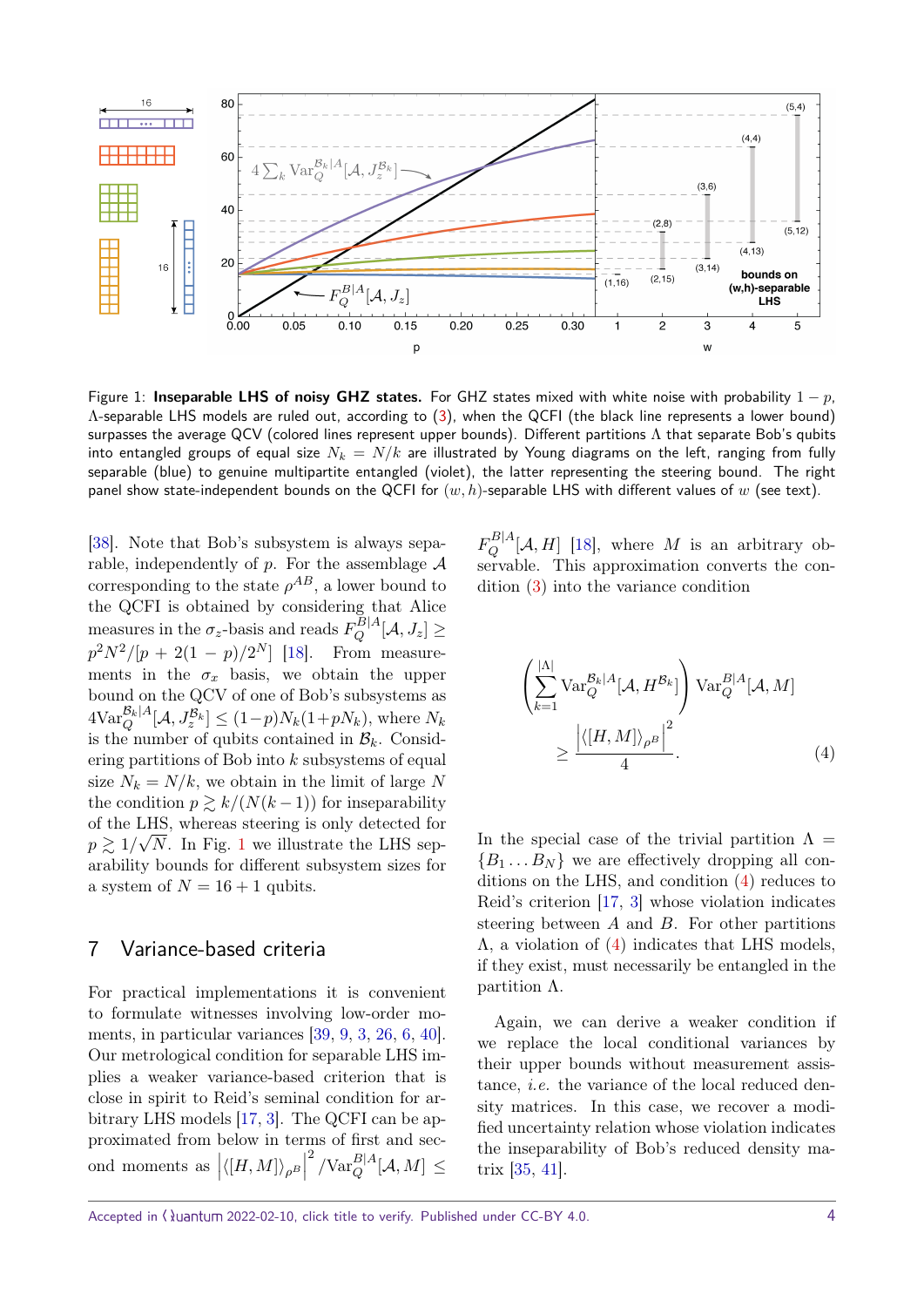# 8 State-independent bounds for genuine multipartite entanglement

The criteria presented so far distinguish between LHS models whose LHS are separable in a specific partition, but they do not exclude convex combinations of entire families of partitions. For the characterization of multipartite entanglement, it is natural to include the convex hull of partitions with similar properties into the same separability class, e.g. in terms of the largest entangled subset (also called entanglement depth or *k*producibility) or the number of separable subsets (*k*-separability) [\[9,](#page-6-2) [42\]](#page-7-9). A systematic classification of this kind can be achieved by representing each partition  $\Lambda$  by a Young diagram, whose width  $w = \max \Lambda := \max\{|\mathcal{B}_1|, \ldots, |\mathcal{B}_{|\Lambda|}|\}$  and height  $h = |\Lambda|$  then identify their *w*-producibility and *h*-separability [\[12\]](#page-6-5). Combining these quantities, we can introduce classes of (*w, h*)-separable states whose separable partitions have a width that does not exceed *w* and a height no smaller than *h* [\[43\]](#page-7-10). We can make use of the fact that the metrological sensitivity of (*w, h*)-separable states is limited to derive criteria that test the separability properties of LHS models. Here, we focus on collective rotations of *N* spin-1*/*2 particles generated by  $J_z$ , but these results can be easily extended to higher-dimensional systems.

Without assistance from Alice, Bob's ability to estimate a local phase shift is determined by the sensitivity properties of his reduced state  $\rho^B$ . If  $\rho^B$  is  $(w, h)$ -separable, its sensitivity cannot ex- $\text{ceed the bound } F_Q[\rho^B, J_z] \leq w(N - h) + N$  [\[43\]](#page-7-10). This bound implies widely used entanglement criteria for *w*-producible states [\[45,](#page-7-11) [44\]](#page-7-12) when the information provided by *h* is ignored and demonstrates, in particular, that fully separable systems with  $(w, h) = (1, N)$  are limited to a sensitivity at the shot-noise limit  $F_Q[\rho^B, J_z] \leq N$ whereas genuine *N*-partite entangled states with  $(w, h) = (N, 1)$  can in principle reach the Heisen- $\text{berg limit } F_Q[\rho^B, J_z] \leq N^2 \; [46].$  $\text{berg limit } F_Q[\rho^B, J_z] \leq N^2 \; [46].$  $\text{berg limit } F_Q[\rho^B, J_z] \leq N^2 \; [46].$ 

This paradigm, however, can be broken by assistance from a remote system, Alice. If a (*w, h*) separable LHS model exists, Bob's assisted sensitivity [\(1\)](#page-1-1) is bounded by

$$
F_Q^{B|A}[\mathcal{A}, J_z] \le w(N - h) + N,\tag{5}
$$

which follows using  $F_Q^{B|A}[\mathcal{A}, J_z]$   $\leq$  $\sum_{\lambda} p(\lambda) F_Q[\sigma_{\lambda}^B, J_z]$  for LHS models [\[18\]](#page-6-11), to-

gether with the separability limit for each conditional state  $\sigma_{\lambda}^{B}$ . The condition [\(5\)](#page-4-0) can be violated, allowing Bob to improve his average phase sensitivity beyond the shot-noise limit, even if his reduced state  $\rho^B$  is separable. Interestingly, no steering from Alice to Bob is required (in contrast to the scenario that was considered in Ref. [\[47\]](#page-7-14)) and even purely classical correlations between *A* and *B* are sufficient for quantum-enhanced assisted metrology. The state-independent bounds for (*w, h*)-entanglement are indicated in gray in Fig. [1.](#page-3-0)

## 9 Assisted entanglement

Our approach is not limited to applications in quantum metrology. In the following, we will outline how any convex entanglement witness or quantifier can be converted into a witness or quantifier of the assisted entanglement that can be extracted from conditional states if appropriate information about measurements on another system is made available. Consider a convex func- $\mathcal{E}(\rho) \leq \sum_{k} p_k \mathcal{E}(\psi_k)$ , where  $\rho = \sum_{k} p_k \rho_k$ , with the property  $\mathcal{E}(\rho) > 0 \Rightarrow \rho$  is entangled. We define the corresponding quantum conditional function as

$$
\mathcal{E}_Q^{B|A}(\mathcal{A}) := \max_X \sum_a p(a|X)\mathcal{E}(\rho_{a|X}^B). \tag{6}
$$

Convexity implies that  $\mathcal{E}_Q^{B|A}(\mathcal{A}) \leq \sum_{\lambda} p(\lambda) \mathcal{E}(\sigma_{\lambda})$ whenever a LHS model exists. If additionally, the  $\sigma_{\lambda}$  are separable, we obtain the bound  $\mathcal{E}_Q^{B|A}(\mathcal{A}) \leq$ 0. Hence, we find that

<span id="page-4-1"></span>
$$
\mathcal{E}_Q^{B|A}(\mathcal{A}) > 0 \Rightarrow \text{no separable LHS model exists.}
$$
\n(7)

<span id="page-4-0"></span>Independently of whether steering is possible or not,  $\mathcal{E}_Q^{B|A}(\mathcal{A}) > 0$  reveals that entanglement is present in Bob's conditional states and that it can be made available by suitable measurements on Alice's possibly remote system. Any quantum information protocol that requires entanglement can be converted into an assisted protocol in which Alice communicates her measurement setting and result to Bob. The assistance by Alice may enable Bob to implement a task for which otherwise he would not possess the required resources, *i.e.* when his reduced state is separable,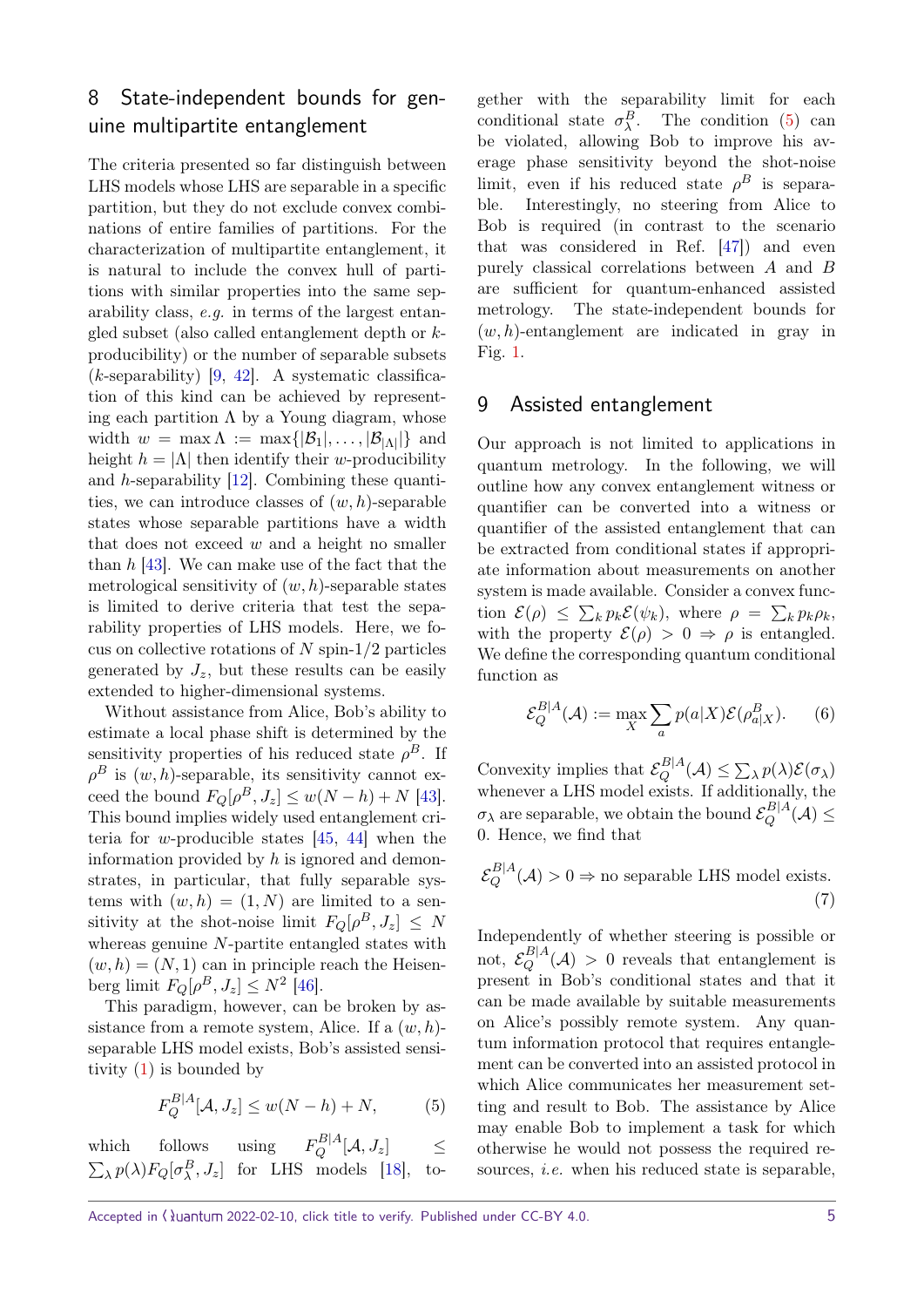$\mathcal{E}(\rho^B) = 0$ . The existence of inseparable LHS models further implies that this is possible even in the absence of steering from Alice to Bob.

The metrological criterion for separable LHS [\(5\)](#page-4-0) is a special case of Eq. [\(7\)](#page-4-1). Other conceivable applications are assisted quantum teleportation protocols, where Bob aims to teleport a state from one of his subsystems to another using the entanglement [\[48\]](#page-7-15) that is made available to him by assistance from Alice, or similarly the implementation of a secure quantum key distribution protocol between subsystems of Bob based on the violation of a Bell's inequality [\[49\]](#page-7-16). This idea also applies to quantitative witnesses, entanglement measures and other quantifiers that may express with what level of fidelity or security Bob is able to implement the task at hand [\[9,](#page-6-2) [50,](#page-7-17) [51,](#page-7-18) [6,](#page-5-5) [52,](#page-7-19) [53\]](#page-7-20). For example, if  $\mathcal E$  is an entanglement measure, then  $\mathcal{E}_Q^{B|A}(\mathcal{A})$  quantifies the average assisted entanglement of Bob.

## 10 Conclusions

We have introduced a classification of LHS models in terms of their entanglement and proposed criteria that are able to put quantitative bounds on the separability properties of LHS. We focused on metrological criteria that are experimentally accessible in a variety of experiments, including cold atoms [\[54,](#page-7-21) [55,](#page-7-22) [56,](#page-7-23) [57\]](#page-7-24), trapped ions [\[58\]](#page-8-0), and photons [\[59\]](#page-8-1). In these experiments, it is often challenging to meet the demanding requirements to observe steering. We have derived a family of weaker bounds whose violation reveals the presence of entanglement in Bob's conditional states. A hierarchy of state-dependent bounds converge to steering criteria in the limit of genuinely multipartite entangled, i.e. arbitrary LHS.

The entanglement of LHS has a clear operational interpretation and can be exploited for quantum information tasks. Assisted protocols where Alice carries out a suitable measurement and communicates her result and setting to Bob can unlock hidden entanglement from Bob's system. This is possible even if the two share only classical correlations, and even if Bob's reduced state is separable. This approach may also be extended to other convex properties of interest, such as quantum non-Gaussianity [\[60,](#page-8-2) [61\]](#page-8-3) and co-herence [\[62\]](#page-8-4). By accessing the substructure of unsteerable states, our results show that even multipartite systems that can be accounted for by LHS models may contain nontrivial quantum correlations, which can be used for quantum information tasks.

#### Acknowledgments

MF was supported by the Swiss National Science Foundation, and by The Branco Weiss Fellowship – Society in Science, administered by the ETH Zürich. MG acknowledges funding from the LabEx ENS-ICFP: ANR-10-LABX-0010 / ANR-10-IDEX-0001-02 PSL, from MCIN / AEI for the project PID2020-115761RJ-I00, and support of a fellowship from "la Caixa" Foundation (ID 100010434) and from the European Union's Horizon 2020 research and innovation programme under the Marie Skłodowska-Curie grant agreement No 847648, fellowship code LCF/BQ/PI21/11830025.

## References

- <span id="page-5-0"></span>[1] M. A. Nielsen and I. L. Chuang, Quantum Computation and Quantum Information (Cambridge University Press, New York, NY, 2000).
- <span id="page-5-1"></span>[2] R. Horodecki, P. Horodecki, M. Horodecki, and K. Horodecki, Quantum entanglement, [Rev. Mod. Phys.](https://doi.org/10.1103/RevModPhys.81.865) 81, 865 (2009).
- <span id="page-5-2"></span>[3] M. D. Reid, P. D. Drummond, W. P. Bowen, E. G. Cavalcanti, P. K. Lam, H. A. Bachor, U. L. Andersen, and G. Leuchs, Colloquium: The Einstein-Podolsky-Rosen paradox: From concepts to applications, [Rev. Mod. Phys.](https://doi.org/10.1103/RevModPhys.81.1727) 81, [1727 \(2009\).](https://doi.org/10.1103/RevModPhys.81.1727)
- <span id="page-5-3"></span>[4] N. Brunner, D. Cavalcanti, S. Pironio, V. Scarani, and S. Wehner, Bell Nonlocality, [Rev.](https://doi.org/10.1103/RevModPhys.86.419) Mod. Phys. 86[, 419 \(2014\)](https://doi.org/10.1103/RevModPhys.86.419)
- <span id="page-5-4"></span>[5] D. Cavalcanti and P. Skrzypczyk, Quantum steering: a review with focus on semidefinite programming, [Rep. Prog. Phys.](https://doi.org/10.1088/1361-6633/80/2/024001) 80, 024001  $(2017).$
- <span id="page-5-5"></span>[6] N. Friis, G. Vitagliano, M. Malik, and M. Huber, Entanglement certification from theory to experiment, [Nat. Rev. Phys.](https://doi.org/10.1038/s42254-018-0003-5) 1, 72 (2019).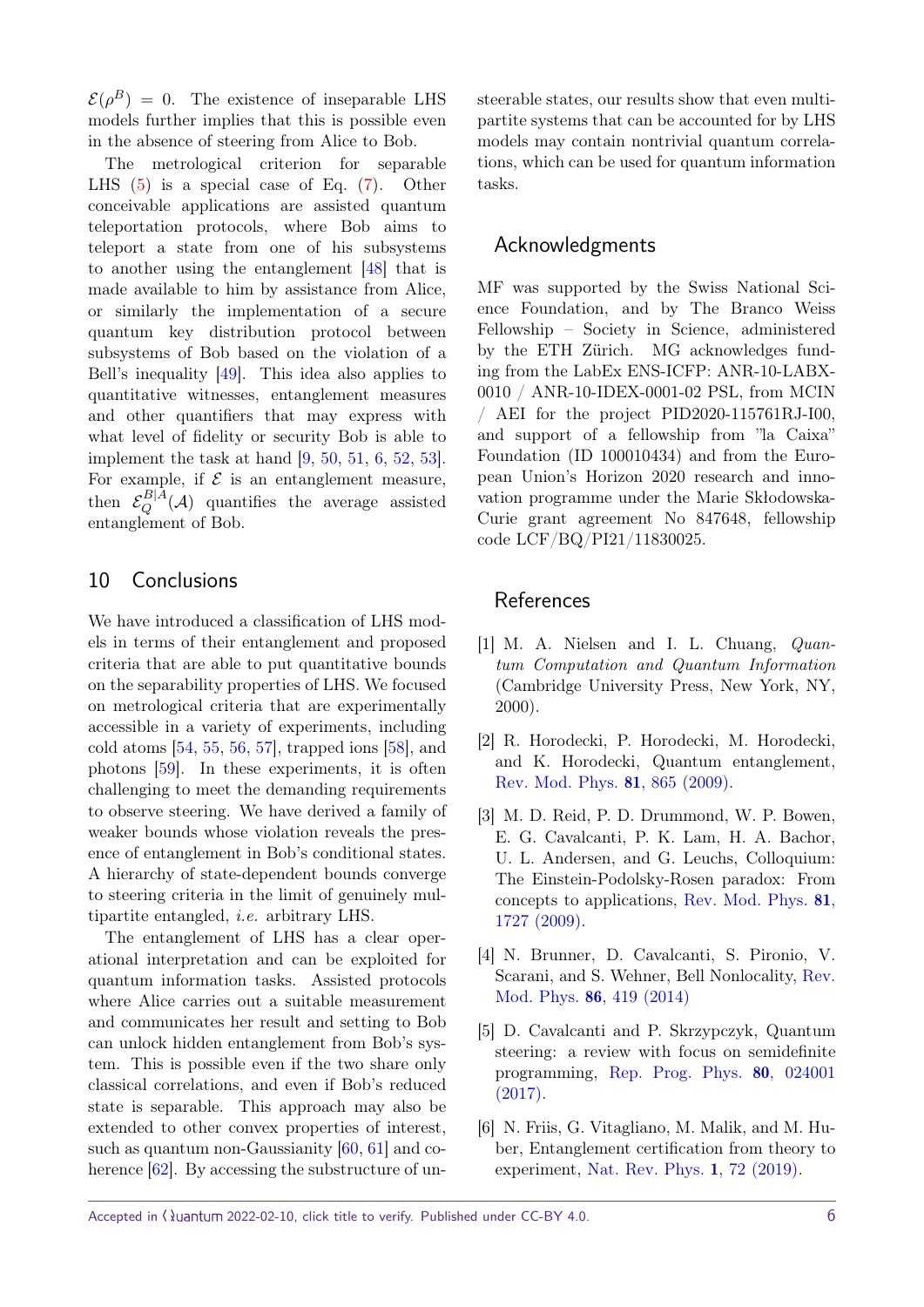- <span id="page-6-0"></span>[7] R. Uola, A. C. S. Costa, H. C. Nguyen, and O. Gühne, Quantum steering, [Rev. Mod. Phys.](https://doi.org/10.1103/RevModPhys.92.015001) 92[, 015001 \(2020\).](https://doi.org/10.1103/RevModPhys.92.015001)
- <span id="page-6-1"></span>[8] W. Dür, G. Vidal, and J. I. Cirac, Three qubits can be entangled in two inequivalent ways, Phys. Rev. A 62[, 062314 \(2000\).](https://doi.org/10.1103/PhysRevA.62.062314)
- <span id="page-6-2"></span>[9] O. Gühne and G. Tóth, Entanglement Detection, [Phys. Rep.](https://doi.org/10.1016/j.physrep.2009.02.004) 474, 1 (2009).
- <span id="page-6-3"></span>[10] F. Levi and F. Mintert, Hierarchies of Multipartite Entanglement, [Phys. Rev. Lett.](https://doi.org/10.1103/PhysRevLett.110.150402) 110, [150402 \(2013\).](https://doi.org/10.1103/PhysRevLett.110.150402)
- <span id="page-6-4"></span>[11] M. Walter, D. Gross, J. Eisert, Multi-partite entanglement, [arXiv:1612.02437.](https://arxiv.org/abs/1612.02437)
- <span id="page-6-5"></span>[12] S. Szalay, k-stretchability of entanglement, and the duality of k-separability and kproducibility, Quantum 3[, 204 \(2019\).](https://doi.org/10.22331/q-2019-12-02-204)
- <span id="page-6-6"></span>[13] J.-S. Bell, Physics (Long Island City, N.Y.) 1, 195 (1964).
- <span id="page-6-7"></span>[14] H. M. Wiseman, S. J. Jones, and A. C. Doherty, Steering, Entanglement, Nonlocality, and the Einstein-Podolsky-Rosen Paradox, [Phys. Rev. Lett.](https://doi.org/10.1103/PhysRevLett.98.140402) 98, 140402 (2007).
- <span id="page-6-8"></span>[15] R. Gallego and L. Aolita, Resource Theory of Steering, Phys. Rev. X 5[, 041008 \(2015\).](https://doi.org/10.1103/PhysRevX.5.041008)
- <span id="page-6-9"></span>[16] A. Einstein, B. Podolsky, and N. Rosen, Can Quantum-Mechanical Description of Physical Reality Be Considered Complete?, [Phys. Rev.](https://doi.org/10.1103/PhysRev.47.777) 47[, 777 \(1935\).](https://doi.org/10.1103/PhysRev.47.777)
- <span id="page-6-10"></span>[17] M. D. Reid, Demonstration of the Einstein-Podolsky-Rosen paradox using nondegenerate parametric amplification, [Phys. Rev. A](https://doi.org/10.1103/PhysRevA.40.913) 40, 913 [\(1989\).](https://doi.org/10.1103/PhysRevA.40.913)
- <span id="page-6-11"></span>[18] B. Yadin, M. Fadel, and M. Gessner, Metrological complementarity reveals the Einstein-Podolsky-Rosen paradox, [Nat. Commun.](https://doi.org/10.1038/s41467-021-22353-3 ) 12, [2401 \(2021\).](https://doi.org/10.1038/s41467-021-22353-3 )
- <span id="page-6-12"></span>[19] J. Guo, F.-X. Sun, D. Zhu, M. Gessner, Q. He, M. Fadel, Detecting Einstein-Podolsky-Rosen steering in non-Gaussian spin states from conditional spin-squeezing parameters, [arXiv:2106.13106.](https://arxiv.org/abs/2106.13106)
- <span id="page-6-13"></span>[20] S. P. Walborn, A. Salles, R. M. Gomes, F. Toscano, and P. H. Souto Ribeiro, Revealing Hidden Einstein-Podolsky-Rosen Nonlocality, [Phys. Rev. Lett.](https://doi.org/10.1103/PhysRevLett.106.130402) 106, 130402 (2013).
- <span id="page-6-14"></span>[21] J. Schneeloch, C. J. Broadbent, S. P. Walborn, E. G. Cavalcanti and J. C. Howell, Einstein-Podolsky-Rosen steering inequalities from entropic uncertainty relations, [Phys. Rev.](https://doi.org/10.1103/PhysRevA.87.062103) A 87[, 062103 \(2013\).](https://doi.org/10.1103/PhysRevA.87.062103)
- <span id="page-6-15"></span>[22] A. C. S. Costa, R. Uola, O. Gühne, Entropic Steering Criteria: Applications to Bipartite and Tripartite Systems, [Entropy](https://doi.org/10.3390/e20100763) 20, 763 [\(2018\).](https://doi.org/10.3390/e20100763)
- <span id="page-6-16"></span>[23] A. Riccardi, C. Macchiavello, and L. Maccone, Multipartite steering inequalities based on entropic uncertainty relations, [Phys. Rev.](https://doi.org/10.1103/PhysRevA.97.052307 ) A 97[, 052307 \(2018\).](https://doi.org/10.1103/PhysRevA.97.052307 )
- <span id="page-6-17"></span>[24] Q. Y. He and M. D. Reid, Genuine Multipartite Einstein-Podolsky-Rosen Steering, [Phys.](https://doi.org/10.1103/PhysRevLett.111.250403) Rev. Lett. 111[, 250403 \(2013\).](https://doi.org/10.1103/PhysRevLett.111.250403)
- <span id="page-6-18"></span>[25] M. D. Reid, Monogamy inequalities for the Einstein-Podolsky-Rosen paradox and quantum steering, Phys. Rev. A 88[, 062108 \(2013\).](https://doi.org/10.1103/PhysRevA.88.062108)
- <span id="page-6-19"></span>[26] R. Y. Teh and M. D. Reid, Criteria for genuine N-partite continuous-variable entanglement and Einstein-Podolsky-Rosen steering, Phys. Rev. A 90[, 062337 \(2014\).](https://doi.org/10.1103/PhysRevA.90.062337)
- <span id="page-6-21"></span>[27] S. Armstrong, M. Wang, R. Y. Teh, Q. Gong, Q. He, J. Janousek, H.-A. Bachor, M. D. Reid, P. K. Lam, Multipartite Einstein–Podolsky–Rosen steering and genuine tripartite entanglement with optical networks, [Nature Phys.](https://doi.org/10.1038/nphys3202) 11, 167 (2015).
- <span id="page-6-20"></span>[28] D. Cavalcanti, P. Skrzypczyk, G. H. Aguilar, R. V. Nery, P.H. Souto Ribeiro, S. P. Walborn, Detection of entanglement in asymmetric quantum networks and multipartite quantum steering, [Nat. Commun.](https://doi.org/10.1038/ncomms8941) 6, 7941 (2015).
- <span id="page-6-22"></span>[29] Y. Xiang, X. Su, L. Mišta, Jr., G. Adesso, and Q. He, Multipartite Einstein-Podolsky-Rosen steering sharing with separable states, Phys. Rev. A 99[, 010104\(R\) \(2019\).](https://doi.org/10.1103/PhysRevA.99.010104)
- <span id="page-6-23"></span>[30] S. L. Braunstein and C. M. Caves, Statistical Distance and the Geometry of Quantum States, [Phys. Rev. Lett.](https://doi.org/10.1103/PhysRevLett.72.3439) 72, 3439 (1994).
- <span id="page-6-24"></span>[31] V. Giovannetti, S. Lloyd, and L. Maccone, Advances in quantum metrology, [Nature Phot.](https://doi.org/10.1038/nphoton.2011.35) 5[, 222 \(2011\).](https://doi.org/10.1038/nphoton.2011.35)
- <span id="page-6-25"></span>[32] G. Tóth and I. Apellaniz, Quantum metrology from a quantum information science perspective, J. Phys. A 47[, 424006 \(2014\).](https://doi.org/10.1088/1751-8113/47/42/424006)

Accepted in  $\langle \lambda$ uantum 2022-02-10, click title to verify. Published under CC-BY 4.0.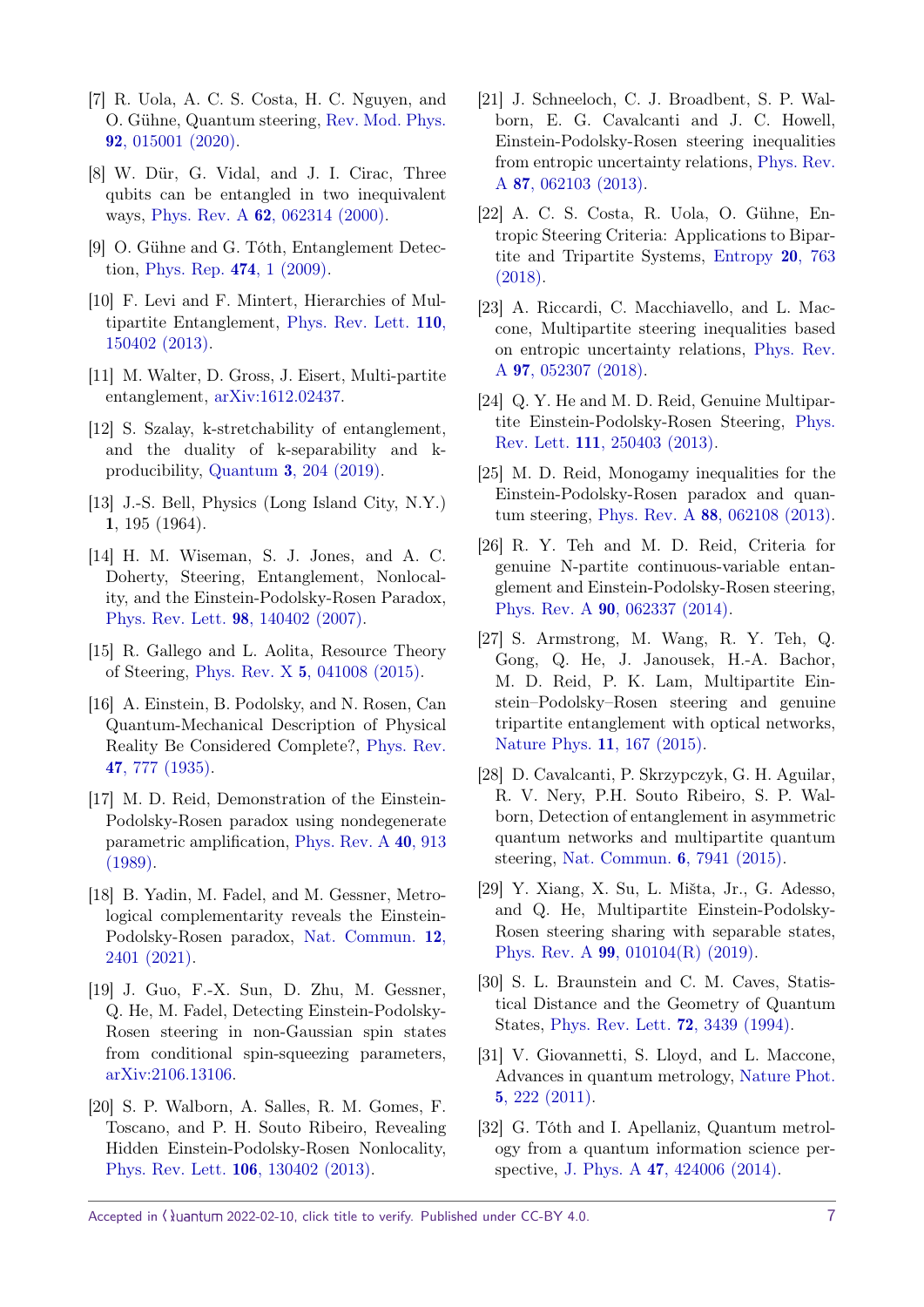- <span id="page-7-0"></span>[33] L. Pezzè and A. Smerzi, Quantum theory of phase estimation, in Atom Interferometry, Proceedings of the International School of Physics "Enrico Fermi", Course 188, Varenna, edited by G. M. Tino and M. A. Kasevich (IOS Press, Amsterdam) p. 691 (2014).
- <span id="page-7-1"></span>[34] See the Supplemental Material for a proof of Eq. [\(3\)](#page-1-0).
- <span id="page-7-2"></span>[35] M. Gessner, L. Pezzè, A. Smerzi, Efficient entanglement criteria for discrete, continuous, and hybrid variables, [Phys. Rev. A](https://doi.org/10.1103/PhysRevA.94.020101) 94,  $020101(R)$  (2016).
- <span id="page-7-3"></span>[36] O. Cohen, Unlocking Hidden Entanglement with Classical Information, [Phys. Rev. Lett.](https://doi.org/10.1103/PhysRevLett.80.2493) 80[, 2493 \(1998\).](https://doi.org/10.1103/PhysRevLett.80.2493)
- <span id="page-7-4"></span>[37] O. Cohen, Unlocking Hidden Entanglement with Classical Information, [Phys. Rev. A](https://doi.org/10.1103/PhysRevA.60.80) 60, [80 \(1999\).](https://doi.org/10.1103/PhysRevA.60.80)
- <span id="page-7-5"></span>[38] D. M. Greenberger, M. A. Horne, and A. Zeilinger, Going Beyond Bell's Theorem, in "Bell's Theorem, Quantum Theory, and Conceptions of the Universe", M. Kafatos (Ed.), Kluwer, Dordrecht, pp. 69 (1989).
- <span id="page-7-6"></span>[39] H. F. Hofmann and S. Takeuchi, Violation of local uncertainty relations as a signature of entanglement, [Phys. Rev. A](https://doi.org/10.1103/PhysRevA.68.032103) 68, 6 (2003).
- <span id="page-7-7"></span>[40] M. Fadel and M. Gessner, Relating spin squeezing to multipartite entanglement criteria for particles and modes, [Phys. Rev. A](https://doi.org/10.1103/PhysRevA.102.012412) 102, [012412 \(2020\).](https://doi.org/10.1103/PhysRevA.102.012412)
- <span id="page-7-8"></span>[41] M. Gessner, L. Pezzè, and A. Smerzi, Entanglement and squeezing in continuous-variable systems, Quantum **1**[, 17 \(2017\).](https://doi.org/10.22331/q-2017-07-14-17)
- <span id="page-7-9"></span>[42] O. Gühne, G. Tóth anf H. Briegel, Multipartite entanglement in spin chains, [New J. Phys.](https://doi.org/10.1088/1367-2630/7/1/229) 7[, 229 \(2005\).](https://doi.org/10.1088/1367-2630/7/1/229)
- <span id="page-7-10"></span>[43] Z. Ren, W. Li, A. Smerzi, and M. Gessner, Metrological Detection of Multipartite Entanglement from Young Diagrams, [Phys. Rev.](https://doi.org/10.1103/PhysRevLett.126.080502) Lett. **126**[, 080502 \(2021\).](https://doi.org/10.1103/PhysRevLett.126.080502)
- <span id="page-7-12"></span>[44] P. Hyllus, W. Laskowski, R. Krischek, C. Schwemmer, W. Wieczorek, H. Weinfurter, L. Pezzè, and A. Smerzi, Fisher information and multiparticle entanglement, [Phys. Rev. A](https://doi.org/10.1103/PhysRevA.85.022321) 85, [022321 \(2012\).](https://doi.org/10.1103/PhysRevA.85.022321)
- <span id="page-7-11"></span>[45] G. Tóth, Multipartite entanglement and high-precision metrology, [Phys. Rev. A](https://doi.org/10.1103/PhysRevA.85.022322) 85, [022322 \(2012\).](https://doi.org/10.1103/PhysRevA.85.022322)
- <span id="page-7-13"></span>[46] V. Giovannetti, S. Lloyd, and L. Maccone, Quantum metrology, [Phys. Rev. Lett.](https://doi.org/10.1103/PhysRevLett.96.010401) 96, [010401 \(2006\).](https://doi.org/10.1103/PhysRevLett.96.010401)
- <span id="page-7-14"></span>[47] M. Gessner and A. Smerzi, Encrypted quantum correlations: Delayed choice of quantum statistics and other applications, [EPJ Quan](https://doi.org/10.1140/epjqt/s40507-019-0074-y)[tum Technol.](https://doi.org/10.1140/epjqt/s40507-019-0074-y) 6, 4 (2019).
- <span id="page-7-15"></span>[48] C. H. Bennett, G. Brassard, C. Crépeau, R. Jozsa, A. Peres, and W. K. Wootters, [Phys.](https://doi.org/10.1103/PhysRevLett.70.1895) Rev. Lett. 70[, 1895 \(1993\).](https://doi.org/10.1103/PhysRevLett.70.1895)
- <span id="page-7-16"></span>[49] A. K. Ekert, Quantum cryptography based on Bell's theorem, [Phys. Rev. Lett.](https://doi.org/10.1103/PhysRevLett.67.661) 67, 661 [\(1991\).](https://doi.org/10.1103/PhysRevLett.67.661)
- <span id="page-7-17"></span>[50] V. Vedral, M. B. Plenio, M. A. Rippin, and P. L. Knight, Quantifying Entanglement, [Phys.](https://doi.org/10.1103/PhysRevLett.78.2275) Rev. Lett. 78[, 2275 \(1997\).](https://doi.org/10.1103/PhysRevLett.78.2275)
- <span id="page-7-18"></span>[51] A. Acín, N. Brunner, N. Gisin, S. Massar, S. Pironio, and V. Scarani, Device-Independent Security of Quantum Cryptography against Collective Attacks, [Phys. Rev. Lett.](https://doi.org/10.1103/PhysRevLett.98.230501) 98, 230501 [\(2007\).](https://doi.org/10.1103/PhysRevLett.98.230501)
- <span id="page-7-19"></span>[52] B. Morris, B. Yadin, M. Fadel, T. Zibold, P. Treutlein and G. Adesso, Entanglement between identical particles is a useful and consistent resource, Phys. Rev. X 10[, 041012 \(2020\).](https://doi.org/10.1103/PhysRevX.10.041012)
- <span id="page-7-20"></span>[53] M. Fadel, A. Usui, M. Huber, N. Friis and G. Vitagliano, Entanglement Quantification in Atomic Ensembles, [Phys. Rev. Lett.](https://doi.org/10.1103/PhysRevLett.127.010401) 127, [010401 \(2021\).](https://doi.org/10.1103/PhysRevLett.127.010401)
- <span id="page-7-21"></span>[54] H. Strobel, W. Muessel, D. Linnemann, T. Zibold, D. B. Hume, L. Pezzè, A. Smerzi, and M. K. Oberthaler, Fisher information and entanglement of non-Gaussian spin states, [Sci](https://doi.org/10.1126/science.1250147 )ence **345**[, 424 \(2014\).](https://doi.org/10.1126/science.1250147 )
- <span id="page-7-22"></span>[55] M. Fadel, T. Zibold, B. Décamps and P. Treutlein, Spatial entanglement patterns and Einstein-Podolsky-Rosen steering in Bose-Einstein condensates, Science 360[, 409 \(2018\).](https://doi.org/10.1126/science.aao1850)
- <span id="page-7-23"></span>[56] P. Kunkel, M. Prüfer, H. Strobel, D. Linnemann, A. Frölian, T. Gasenzer, M. Gärttner and M. K. Oberthaler, Spatially distributed multipartite entanglement enables EPR steering of atomic clouds, Science 360[, 413 \(2018\).](https://doi.org/10.1126/science.aao2254)
- <span id="page-7-24"></span>[57] K. Lange, J. Peise, B. Lücke, I. Kruse, G. Vitagliano, I. Apellaniz, M. Kleinmann, G. Tóth and C. Klempt, Entanglement between two spatially separated atomic modes, [Science](https://doi.org/10.1126/science.aao2035) 360[, 416 \(2018\).](https://doi.org/10.1126/science.aao2035)

Accepted in  $\lambda$ uantum 2022-02-10, click title to verify. Published under CC-BY 4.0.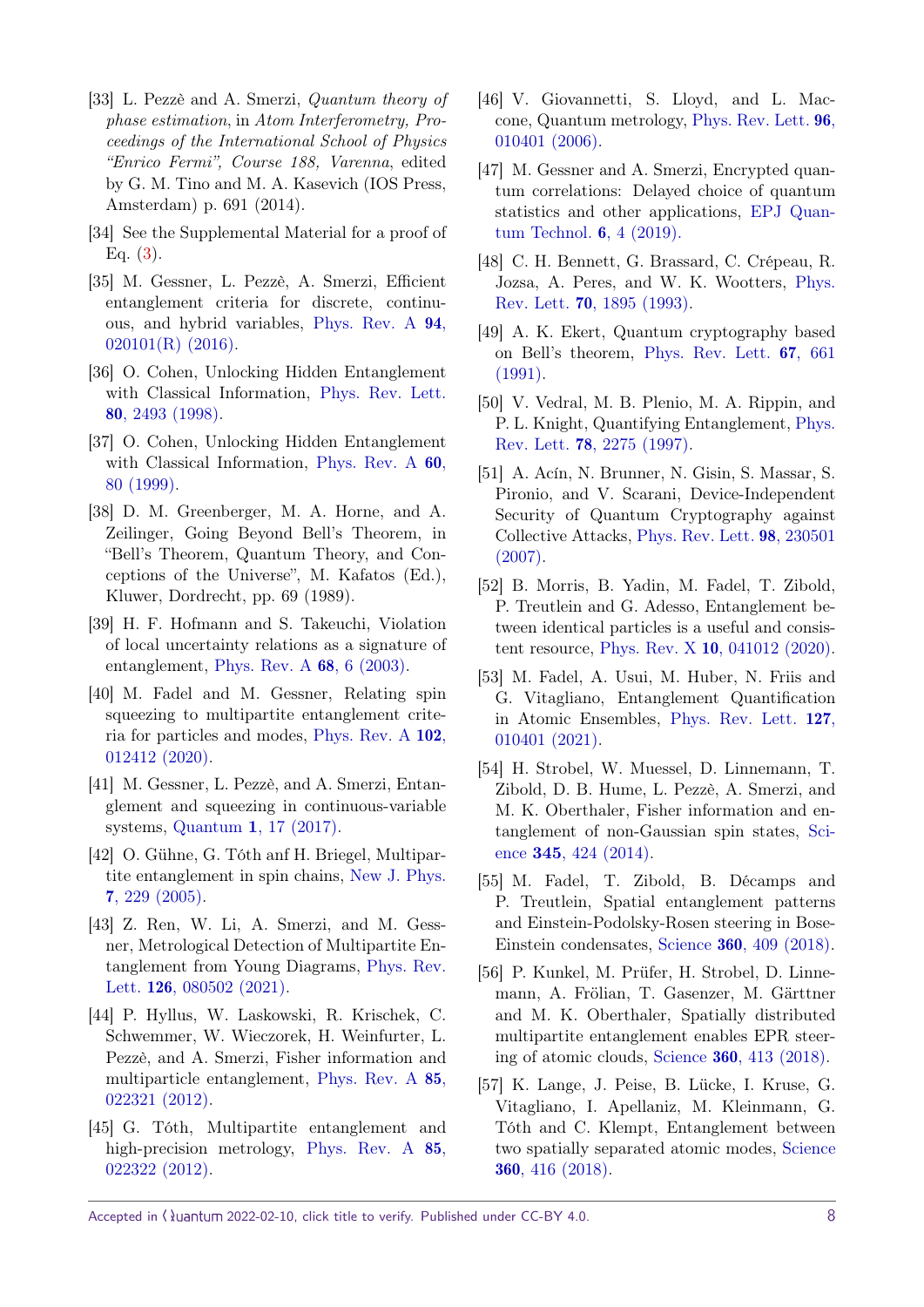- <span id="page-8-0"></span>[58] J. G. Bohnet, B. C. Sawyer, J. W. Britton, M. L. Wall, A. M. Rey, M. Foss-Feig, J. J. Bollinger, Quantum spin dynamics and entanglement generation with hundreds of trapped ions, Science 352[, 1297 \(2016\).](https://doi.org/10.1126/science.aad9958 )
- <span id="page-8-1"></span>[59] Z. Qin, M. Gessner, Z. Ren, X. Deng, D. Han, W. Li, X. Su, A. Smerzi, and K. Peng, Characterizing the multipartite continuousvariable entanglement structure from squeezing coefficients and the Fisher information, [npj](https://doi.org/10.1038/s41534-018-0119-6) [Quant. Inf.](https://doi.org/10.1038/s41534-018-0119-6) 5, 3 (2019).
- <span id="page-8-2"></span>[60] R. Takagi and Q. Zhuang, Convex resource theory of non-Gaussianity, [Phys. Rev. A](https://doi.org/10.1103/PhysRevA.97.062337) 97, [062337 \(2018\).](https://doi.org/10.1103/PhysRevA.97.062337)
- <span id="page-8-3"></span>[61] F. Albarelli, M. G. Genoni, M. G. A. Paris, and A. Ferraro, Resource theory of quantum non-Gaussianity and Wigner negativity, [Phys.](https://doi.org/10.1103/PhysRevA.98.052350) Rev. A 98[, 052350 \(2018\).](https://doi.org/10.1103/PhysRevA.98.052350)
- <span id="page-8-4"></span>[62] A. Streltsov, G. Adesso, and M. B. Plenio, Colloquium: Quantum coherence as a resource, [Rev. Mod. Phys.](https://doi.org/10.1103/RevModPhys.89.041003) 89, 041003 (2017).